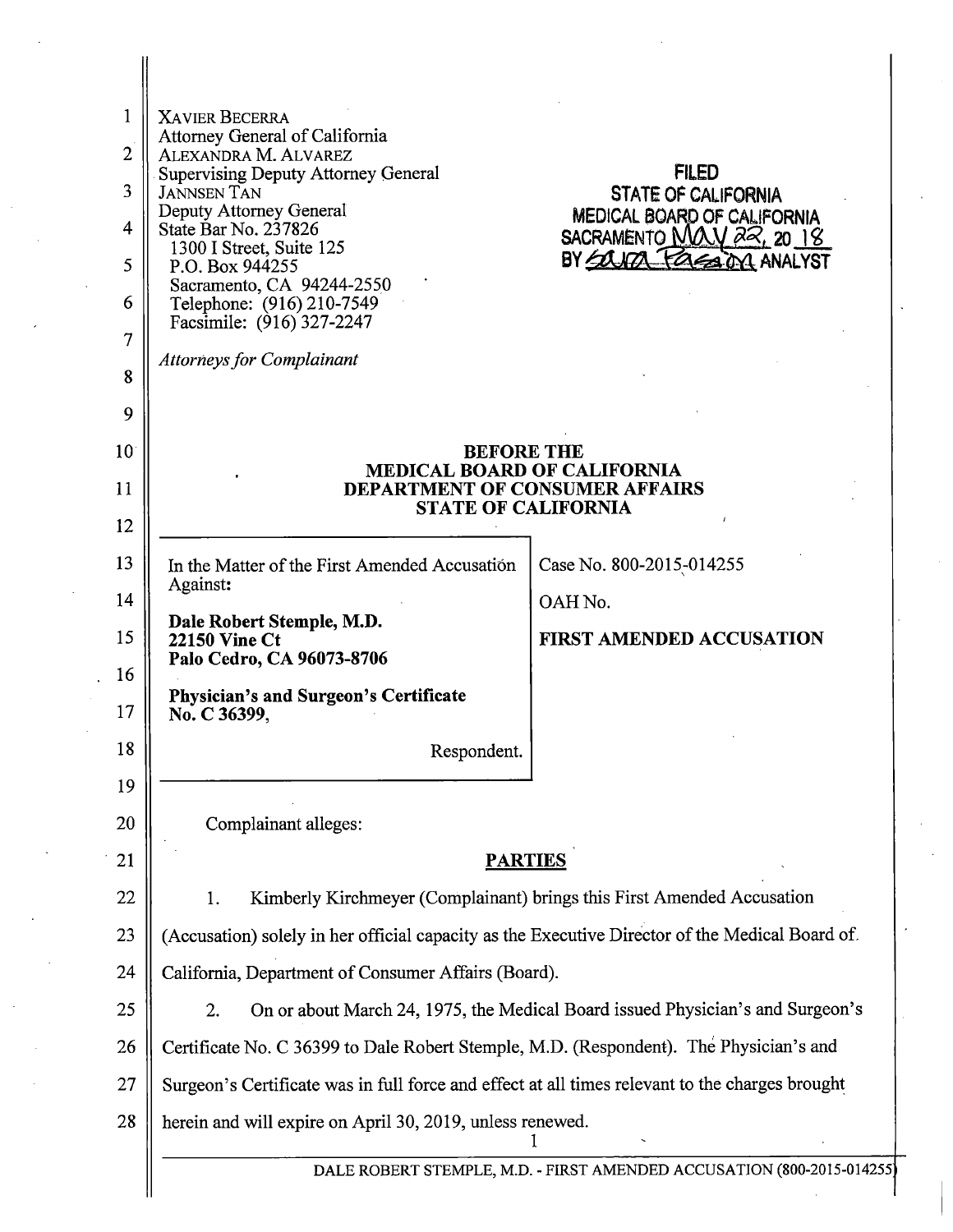# **JURISDICTION**

3. This First Amended Accusation is brought before the Board, under the authority of the following laws. All section references are to the Business and Professions Code (Code) unless otherwise indicated.

4. Section 2227 of the Code states:

 $6 \parallel$  "(a) A licensee whose matter has been heard by an administrative law judge of the Medical 7 || Quality Hearing Panel as designated in Section 11371 of the Government Code, or whose default 8 has been entered, and who is found guilty, or who has entered into a stipulation for disciplinary 9 || action with the board, may, in accordance with the provisions of this chapter:

10 "(1) Have his or her license revoked upon order of the board.

11  $\parallel$  "(2) Have his or her right to practice suspended for a period not to exceed one year upon  $12 \parallel$  order of the board.

13  $\parallel$  "(3) Be placed on probation and be required to pay the costs of probation monitoring upon  $14 \parallel$  order of the board.

15  $\parallel$  "(4) Be publicly reprimanded by the board. The public reprimand may include a 16 | requirement that the licensee complete relevant educational courses approved by the board.

17 || (5) Have any other action taken in relation to discipline as part of an order of probation, as 18 | the board or an administrative law judge may deem proper.

19  $\parallel$  "(b) Any matter heard pursuant to subdivision (a), except for warning letters, medical  $20$   $\parallel$  review or advisory conferences, professional competency examinations, continuing education 21 || activities, and cost reimbursement associated therewith that are agreed to with the board and 22 Successfully completed by the licensee, or other matters made confidential or privileged by 23 | existing law, is deemed public, and shall be made available to the public by the board pursuant to 24 | Section 803.1."

1

2

3

4

5

 $25 \parallel$  5. Section 2234 of the Code, states:

26 || "The board shall take action against any licensee who is charged with unprofessional 27 || conduct. In addition to other provisions of this article, unprofessional conduct includes, but is not 28 limited to, the following: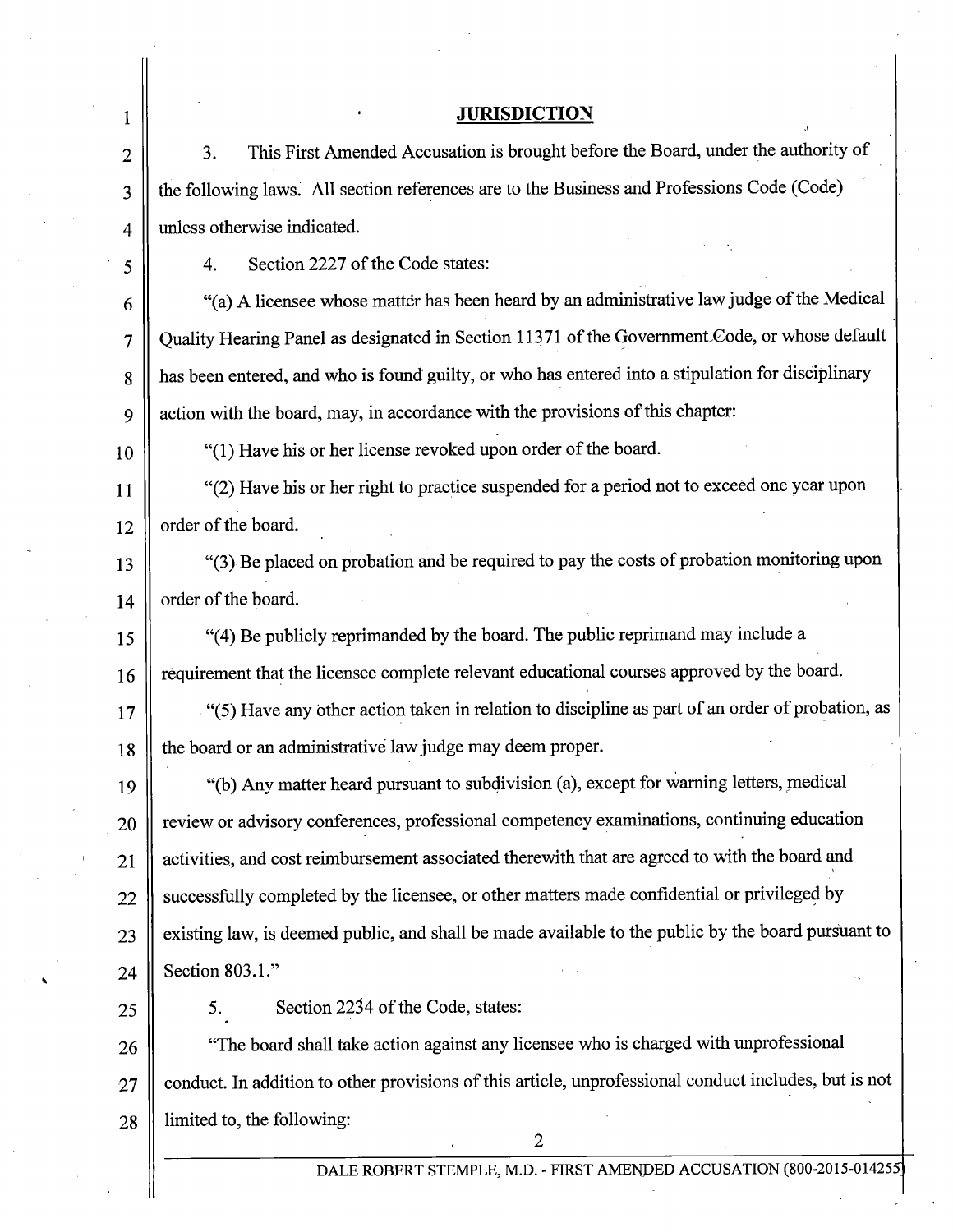1 "(a) Violating or attempting to violate, directly or indirectly, assisting in or abetting the  $2 \parallel$  violation of, or conspiring to violate any provision of this chapter.

 $3 \parallel$  "(b) Gross negligence.

4  $\parallel$  "(c) Repeated negligent acts. To be repeated, there must be two or more negligent acts or 5 | omissions. An initial negligent act or omission followed by a separate and distinct departure from  $6 \parallel$  the applicable standard of care shall constitute repeated negligent acts.

7 || "(1) An initial negligent diagnosis followed by an act or omission medically appropriate 8 | for that negligent diagnosis of the patient shall constitute a single negligent act.

9  $\parallel$  "(2) When the standard of care requires a change in the diagnosis, act, or omission that  $10$  constitutes the negligent act described in paragraph (1), including, but not limited to, a 11 | reevaluation of the diagnosis or a change in treatment, and the licensee's conduct departs from the  $12$  || applicable standard of care, each departure constitutes a separate and distinct breach of the 13 Standard of care.

 $14$  || "(d) Incompetence.

15  $\parallel$  "(e) The commission of any act involving dishonesty or corruption which is substantially  $16$  related to the qualifications, functions, or duties of a physician and surgeon.

17 || "(f) Any action or conduct which would have warranted the denial of a certificate.

18  $\parallel$  "(g) The practice of medicine from this state into another state or country without meeting 19 || the legal requirements of that state or country for the practice of medicine. Section 2314 shall not. 20 || apply to this subdivision. This subdivision shall become operative upon the implementation of the 21 || proposed registration program described in Section 2052.5.

22 || "(h) The repeated failure by a certificate holder, in the absence of good cause, to attend and  $23$  | participate in an interview by the board. This subdivision shall only apply to a certificate holder  $24$  who is the subject of an investigation by the board."

25 | 6. Section 2266 of the Code states: "The failure of a physician and surgeon to maintain  $26$  || adequate and accurate records relating to the provision of services to their patients constitutes 27 || unprofessional conduct."

3

 $28$  |  $111$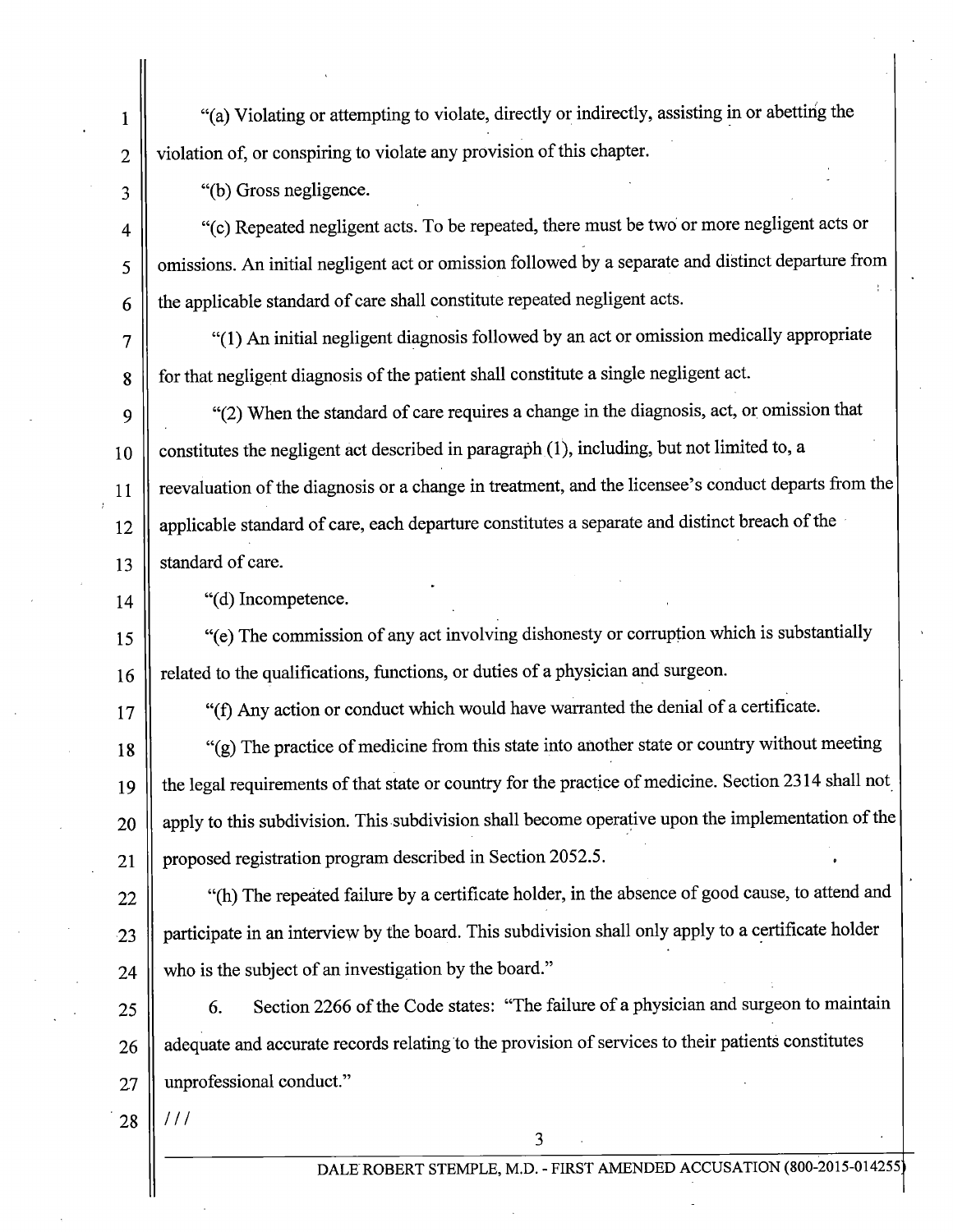## DRUGS AT ISSUE

7. Zolpidem Tartrate, brand name Am bien, among others, is a sedative and hypnotic used for short term treatment of insomnia. It is a Schedule IV controlled substance pursuant to Health and Safety Code section 11057, subdivision (d), and a dangerous drug pursuant to Business and Professions Code section 4022.

8. Hydrocodone, brand name Norco, Vicodin, among others, is a semi-synthetic opioid derived from codeine. It is commonly used in combination with Acetaminophen. It is a schedule II controlled substance pursuant to Health and Safety Code 11055, subdivision (b), and a dangerous drug pursuant to Business and Professions Code section 4022.

10 11 12 13 14 15 9. Diazepam, brand name Valium, is a benzodiazepine drug used to treat a wide range of conditions, including anxiety, panic attacks, insomnia, seizures (including status epilepticus), muscle spasms (such as in tetanus cases), restless legs syndrome, alcohol withdrawal, benzodiazepine withdrawal, opiate withdrawal syndrome and Meniere's disease. It is a Schedule IV controlled substance pursuant to Health and Safety Code section 11057, subdivision (d), and a dangerous drug pursuant to Business and Professions Code section 4022.

16 17 18 19 10. Fentanyl, brand name Duragesic, is a potent, synthetic opioid analgesic with a rapid onset and short duration of action used for pain. It is a schedule II controlled substance pursuant to Health and Safety Code 11055, subdivision (c), and a dangerous drug pursuant to Business and Professions Code section 4022.

2o 21 22 23 11. Alprazolam, brand name Xanax, is a short-acting anxiolytic of the benzodiazepine class of psychoactive drugs used for treatment of panic disorder, and anxiety disorders. It is a Schedule IV controlled substance pursuant to Health and Safety Code section 11057, subdivision (d), and a dangerous drug pursuant to Business and Professions Code section 4022.

24 25 26 27 12. Carisoprodol, brand name Soma, is a centrally acting skeletal muscle relaxant. Effective January 11, 2012, it was reclassified from a non controlled substance to a Federal Schedule IV controlled substance pursuant to Controlled Substances Act. It is a dangerous drug pursuant to Business and Professions Code section 4022.

4

28 *Ill* 

1

2

3

4

5

6

7

8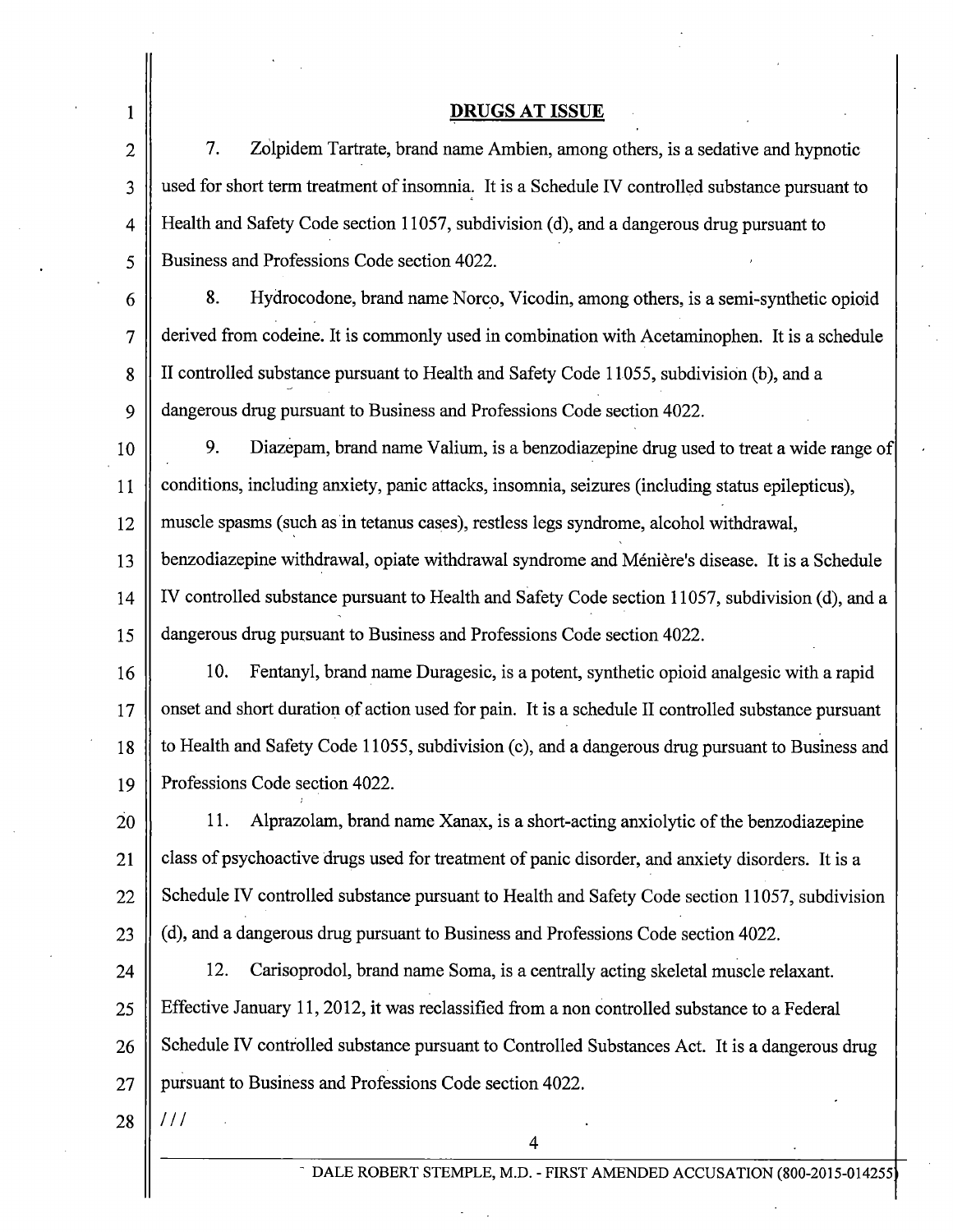1 || 13. Morphine, sold under different trade names, is an opioid analgesic drug. It is the main 2 | psychoactive chemical in opium. Like other opioids, such as oxycodone, hydromorphone, and 3 || heroin, morphine acts directly on the central nervous system (CNS) to relieve pain. It is a 4 || schedule II controlled substance pursuant to Health and Safety Code 11055, subdivision (b), and a 5 dangerous drug pursuant to Business and Professions Code section 4022.

<sup>6</sup>14. Hydromorphone hydrochloride (generic name for "Dilaudid") is a dangerous drug as defined in section 4022 and a Schedule II controlled substance as defined by section 11055, subdivision (d) of the Health and Safety Code, and a Schedule II controlled substance as defined by section 1308.12 (d) of Title 21 of the Code of Federal Regulations.

7

8

9

10

11

#### FIRST CAUSE FOR DISCIPLINE (Gross Negligence -Patient A)

12 || 15. Respondent is subject to disciplinary action under sections 2227 and 2234, as 13 defined by section 2234, subdivision (b), of the code, in that he committed gross negligence in his 14 || care and treatment of Patient A, as more particularly alleged hereinafter.

<sup>15</sup>16. Respondent is a physician and surgeon who at all times alleged herein practiced 16 || medicine in Weaverville, CA.

17 || 17. On or about May 14, 2004, Respondent saw Patient A for an initial evaluation. 18 || Patient A was a 48-year-old female patient who presented with migraine headaches, anxiety and 19 || hip pain. Her medication list revealed that she was taking Esgic-Plus and alprazolam.

20 || Respondent continued to prescribe Esgic-Plus and alprazolam to Patient A.

21 || 18. Respondent next saw Patient A on or about September 2006. Patient A complained  $22 \parallel$  of pain in her neck radiating to her arms. Respondent started prescribing Vicodin for the pain.

 $23$  ||230. Respondent saw Patient A once or twice a year. Patient A continued to complain of 24 **headaches and back pain.** She continued to smoke and developed angina in January 2013.

25 || Patient A had 35 Enhanced External Counterpulsation treatments from on or about February 21, 26 || 2013 until April 23, 2013. She stopped smoking, but continued to have back pain. She had her 27 dose of hydrocodone-APAP 10/325 increased from 120 per month to 180 per month on or about 28 November 7, 2014. Respondent failed to enter into a pain contract with Patient A.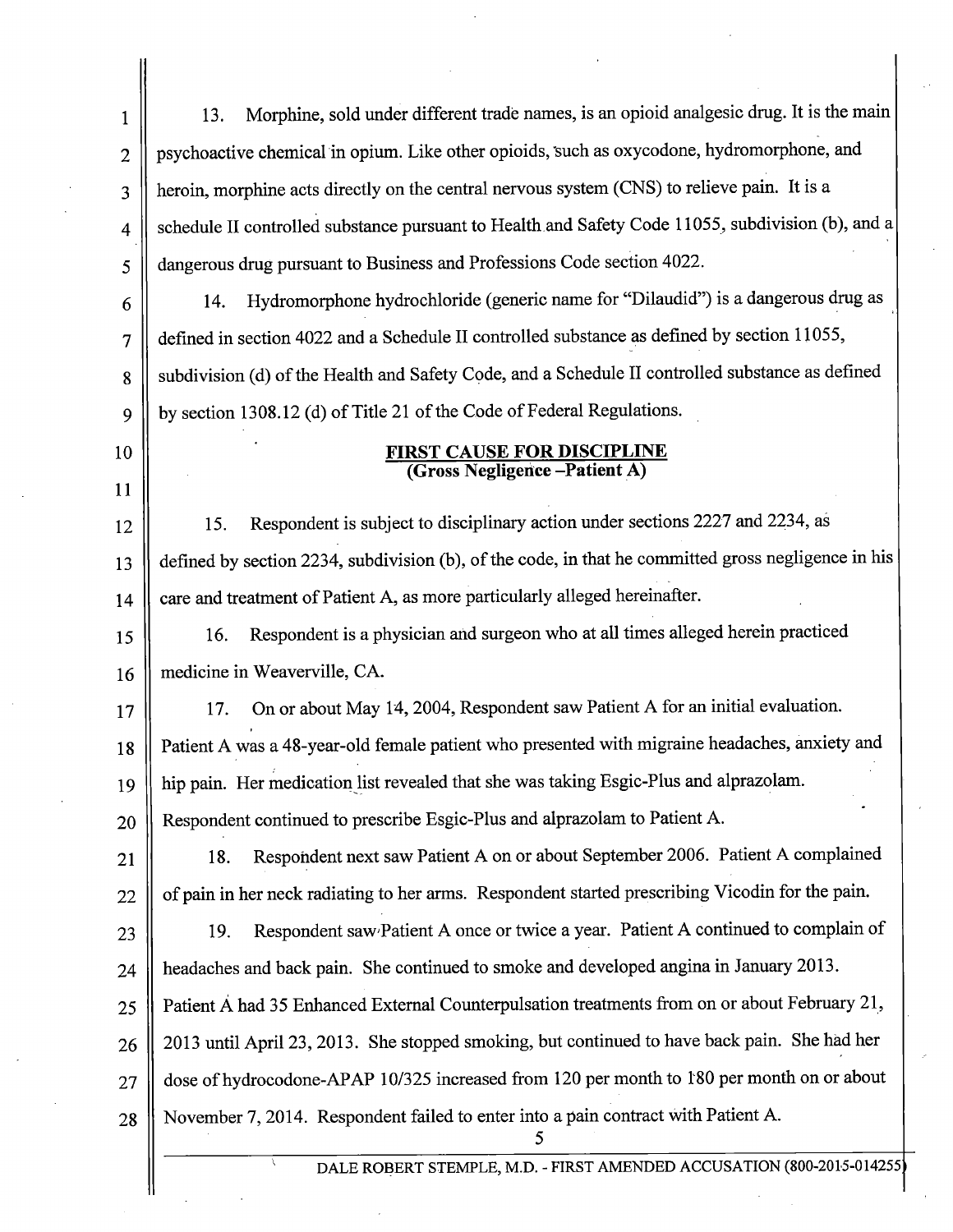1 20. On or about September 24, 2014, Respondent attempted to decrease Patient A's 2 | hydrocodone dosage, but on or about November 2, 2015, Patient A's dosage returned to 180 pills 3 || per month because of having a "hard month." Patient A continued on the dose of 180 Norco 4 |  $10/325$  and alprazolam 1 mg twice daily. 5 21. On or about July 21, 2015, Patient A tested positive for opiates, hydrocodone, and 6 hydromorphone in a urine test. She tested negative for alprazolam.  $\vert 7 \vert$  22. During the period of 2011 to 2015, Respondent failed to adequately document 8 | Patient A's pain assessment, physical and psychological status and function; substance abuse 9 history; history of prior pain treatments; assessments of underlying or co-existing conditions; and 10 || medical indication for the use of controlled substances. 11 || 23. During the period of 2011 to 2015, Respondent only documented one urine drug 12 || screen during this time and failed to document a pain contract. Respondent failed to document if 13  $\parallel$  he had checked CURES.<sup>1</sup> 14<sup>1</sup> 24. Respondent committed gross negligence in his care and treatment of Patient A which 15 included, but not limited to the following: 16 A. During the period of 2011 to 2015, Respondent failed to monitor Patient A's care 17  $\parallel$  closely. Respondent failed to evaluate Patient A regularly with continuing use of narcotics and 18 | barbiturates. 19 | B. During the period of 2011 to 2015, Respondent failed to adequately document and  $20 \parallel$  discuss objectives, plans, diagnostic evaluations, and treatments. 21 C. During the period of 2011 to 2015, Respondent failed to document and/or discuss the  $22$   $\parallel$  risks and benefits of controlled substances along with other treatment modalities. 23 **SECOND CAUSE FOR DISCIPLINE (Repeated Negligent Acts- Patient A)**  24 25  $\parallel$  25. Respondent is subject to disciplinary action under sections 2227 and 2234, as defined 26  $\parallel$  by section 2234, subdivision (c), of the Code, in that he committed repeated negligent acts in his. 27 28 | Controlled Substance Utilization Review Evaluation System.

DALE ROBERT STEMPLE, M.D.- FIRST AMENDED ACCUSATION (800-2015-014255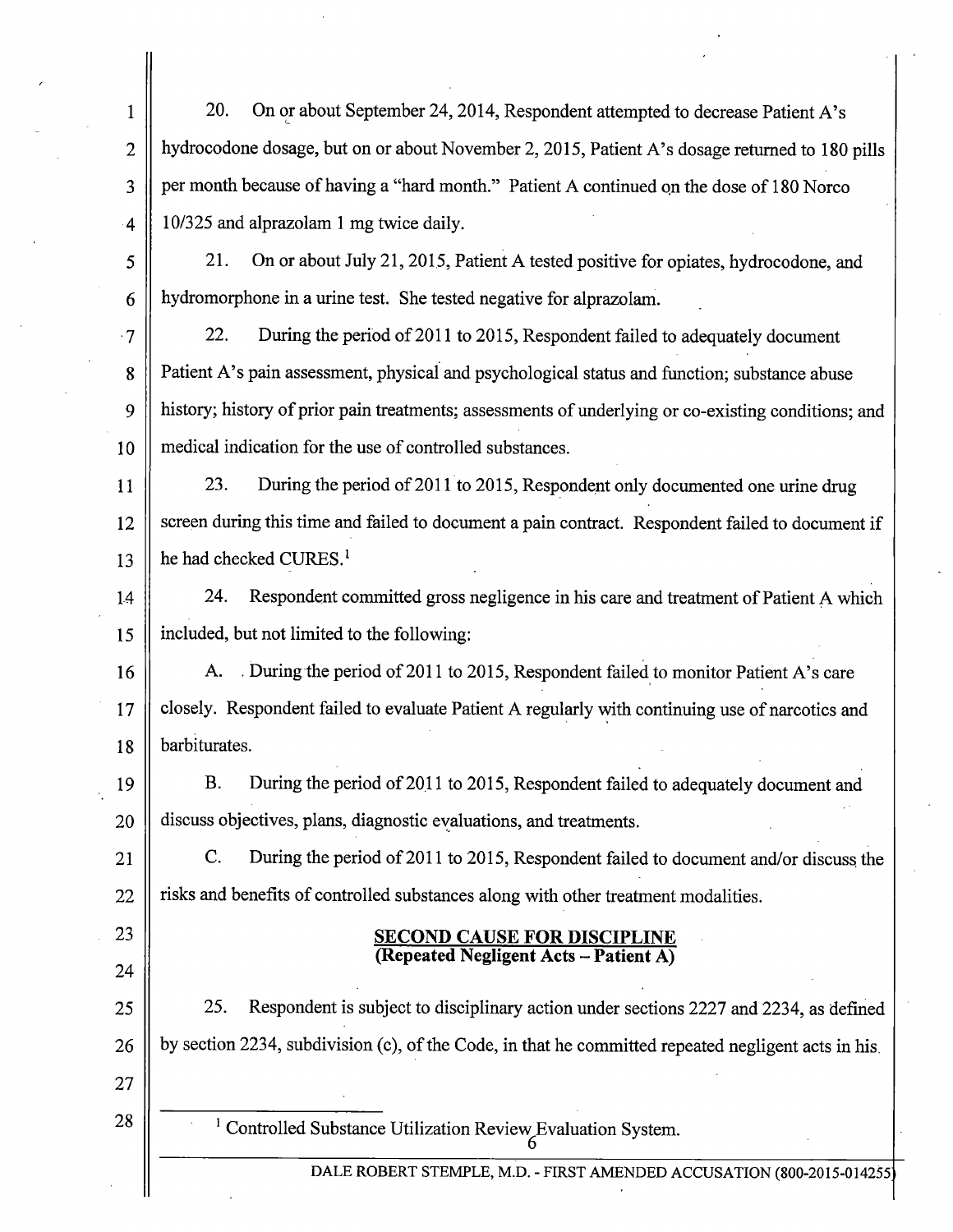1 care and treatment of Patient A, as more particularly alleged hereinafter. Paragraphs 15 through 2 || 24, above, are hereby incorporated by reference and realleged as if fully set forth herein. 3<sup>1</sup> 26. Respondent committed repeated negligent acts in his care and treatment of Patient A  $\parallel$  4 || which included, but were not limited to the following: 5 | A. During the period of 2011 to 2015, Respondent failed to adequately document Patient 6 | A's pain assessment, physical and psychological status and function; substance abuse history; 7 history of prior pain treatments; assessments of underlying or co-existing conditions; and medical 8 | indication for the use of controlled substances; and 9 | B. During the period of 2011 to 2015, Respondent failed to document and/or consider  $_{10}$  | obtaining additional evaluations and consultations. 11 || THIRD CAUSE FOR DISCIPLINE (Gross Negligence -Patient B) 12 13 || 27. Respondent is subject to disciplinary action under sections 2227 and 2234, as  $_{14}$  defined by section 2234, subdivision (b), of the code, in that he committed gross negligence in his  $15 \parallel$  care and treatment of Patient B, as more particularly alleged hereinafter. 16 28. On or about October 13, 2003, Respondent saw Patient B for an initial evaluation. 17 || Patient B was a 36-year-old, female patient. Patient B filled up a registration and patient consent 18 form on the same date. 19 20 29. Respondent noted that Patient B was subsequently seen on or about July 14, 2005. 30. Patient B had lyme serologies done on or about May 16, 2007 with a positive screen  $21$  and a negative Western blot. 22 | 31. On or about July 19, 2007, Respondent saw Patient B. Respondent documented the  $23$  chief complaint as "2 mo of right sided facial pain." She was documented to have a positive lyme  $_{24}$  || titer that had been treated with doxycycline and amoxicillin. Patient B was also treated with 25 || Tegretol. She had a lymph node biopsy and a positive titer for bartonella henselae diagnostic of  $26 \parallel$  Cat Scratch Disease.  $27$  ||  $/11$  $28$  ||  $111$ 7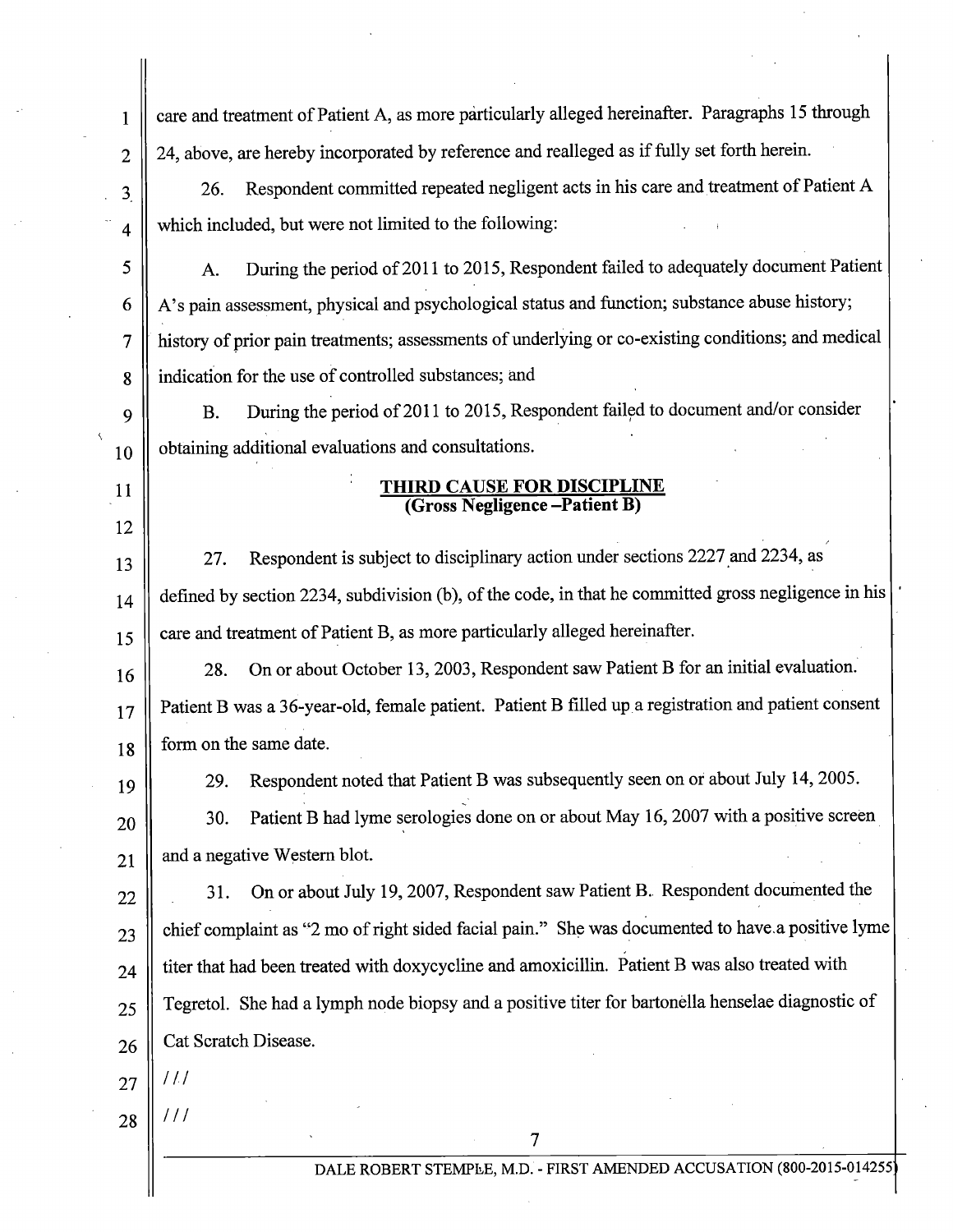1 32. During the period of May 2007 through December 2008, Respondent saw Patient B  $2 \parallel$  multiple times for multiple issues including but not limited to facial pain, lyme disease and  $3 \parallel$  trigeminal neuralgia.

4 33. On or about December 8, 2008, Respondent saw Patient B for an office visit. Patient <sup>5</sup>B's chief complaint was Iyme disease. Respondent documented that "[Patient B] continued to 6 complain of fatigue, fogged thinking, tremulousness and circumoral pain. Her Igenics Lyme titer  $7 \parallel$  is positive for IGG and IGM bands 41 and 34 which is diagnostic for active lyme disease."

8 || 34. On or about January 2010, Respondent started Patient B on IV Rocephin.

9 35. On or about March 16, 2010, Respondent saw Patient B for an office visit. 10 || Respondent listed down the chief complaint as "Lyme Disease Disability." Respondent 11 | documented that Patient B has been on "IV Rocefin for 10 weeks." Respondent documented that  $12 \parallel$  Patient B was not improved enough to go back to work."

13 || 36. On or about October 17, 2013, Respondent saw Patient B for an office visit. 14 || Respondent documented the chief complaint as "fatigue, wellness." "Respondent documented 15 that "[Patient B] feels she is going downhill; her tremors have intensified. She feels exhausted. 16 || She has more pain in her joints and muscles. She is ready to go back on antibiotics for lyme 17 || disease. We will give one mo. of high dose amoxicillin followed by one mo. of Zithromax and 18 Tindamax."

19 37. On or about October 8, 2014, Respondent saw Patient B for an office visit. **Respondent noted the chief complaint as "Syncope, MRI results."** Respondent documented that 21 patient B "passed out while exercising on her treadmill today, afterward she was very weak and  $\cdot$  shakey (sic) 'like my BP was very low'. She had no chest pains or diaphoresis. She is still  $\parallel$  feeling weak now." Respondent added: "Her MRI of her brain is entirely normal, therefore we will forego the IV antibiotic therapy we had discussed and instead she will take 3 weeks of  $\parallel$  minocycline therapy. She still has poor memory and difficulty comprehending. Therefore, she is  $26 \parallel$  not to drive her car until she finishes the antibiotic course."

27 38. On or about December 30, 2014, Respondent saw Patient B for pancreatitis and Lyme 28 disease. Patient B complained of epigastric pain and abdominal swelling. Respondent

8

\.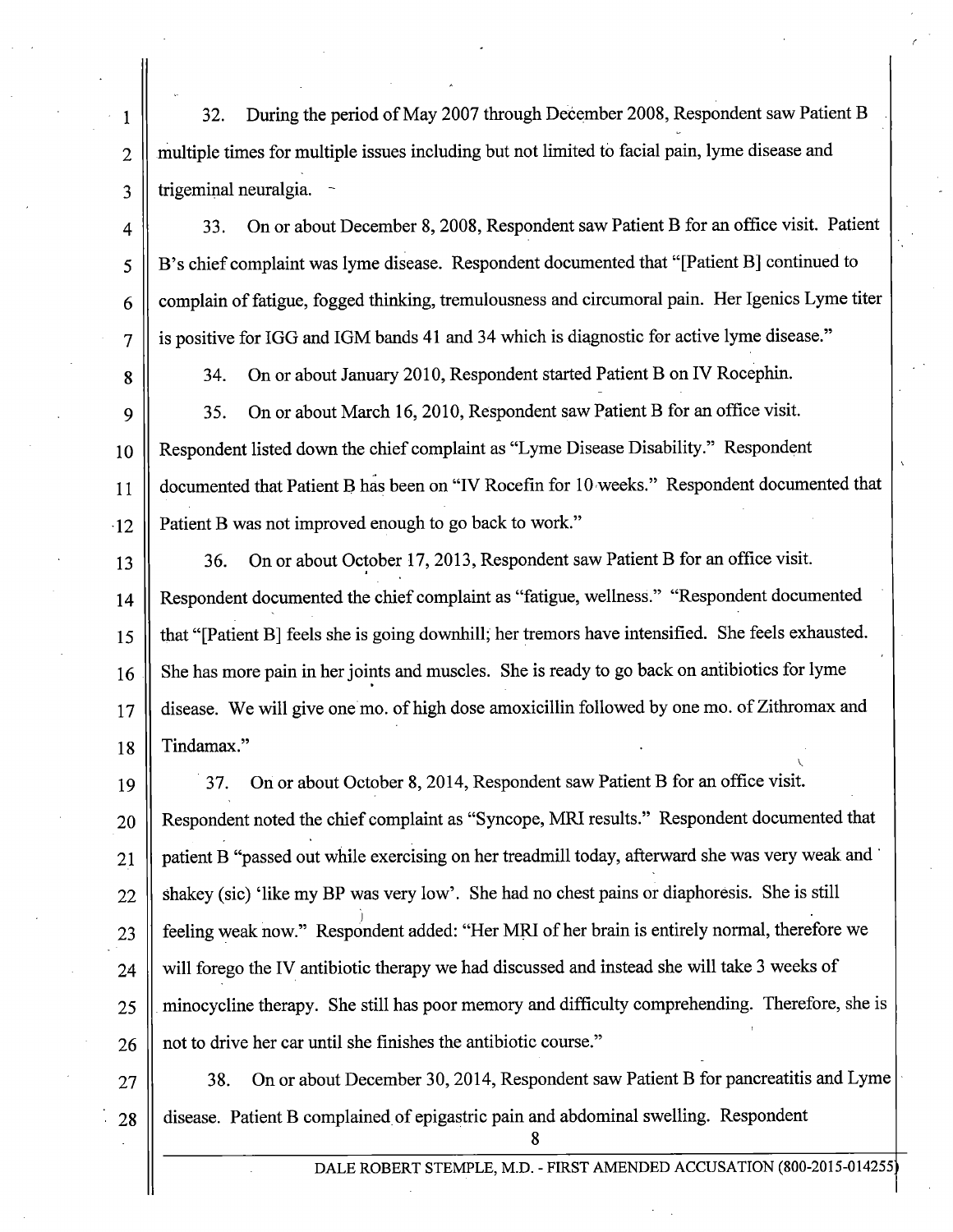1 documented that "labs were drawn for her Lyme disease. She does have a somewhat elevated 2 || complement C4A level, but her IgG components are all normal." Respondent documented 3 Patient B's medication as: carisoprodol, Celebrex, mocydone, and Norco.

4 39. Despite multiple courses of antibiotics, Patient B's symptoms did not significantly 5 improve. Respondent failed to follow up and document a written consult. Patient B has had  $6 \parallel$  continued antibiotics with minimal improvement of her symptoms. She also had been on Vicodin 7 and Norco intermittently because of abdominal bloating and menopausal symptoms.

8 || 40. Respondent committed gross negligence in his care and treatment of Patient B in that 9 10 11 during the period of 2011 to 2015, Respondent failed to adequately obtain and/or document additional evaluations and·consultations for Patient B, despite poor results and multiple treatments that do not conform to practice guidelines.

> FOURTH CAUSE FOR DISCIPLINE (Repeated Negligent Acts- Patient B)

14 41. Respondent is subject to disciplinary action under sections 2227 and 2234, as defined  $15 \parallel$  by section 2234, subdivision (c), of the Code, in that he committed repeated negligent acts in his  $16 \parallel$  care and treatment of Patient B, as more particularly alleged hereinafter. Paragraphs 27 through  $17||40$ , above, are hereby incorporated by reference and realleged as if fully set forth herein.

42. Respondent committed repeated negligent acts in his care and treatment of Patient B which included, but were not limited to the following:

A. During the period of 2011 to 2015, Respondent failed to adequately document evaluations of Patient B's activities of daily living.

B During the period of 2011 to 2015, Respondent failed to discuss and/or document the risks and benefits of the use controlled substances.

#### FIFTH CAUSE FOR DISCIPLINE (Gross Negligence- Patient C)

25 43. Respondent is subject to disciplinary action under sections 2227 and 2234, as 26 defined by section 2234, subdivision (b), of the code, in that he committed gross negligence in his 27  $\parallel$  care and treatment of Patient C, as more particularly alleged hereinafter.

 $28$  |  $111$ 

12

13

18

19

20

21

22

23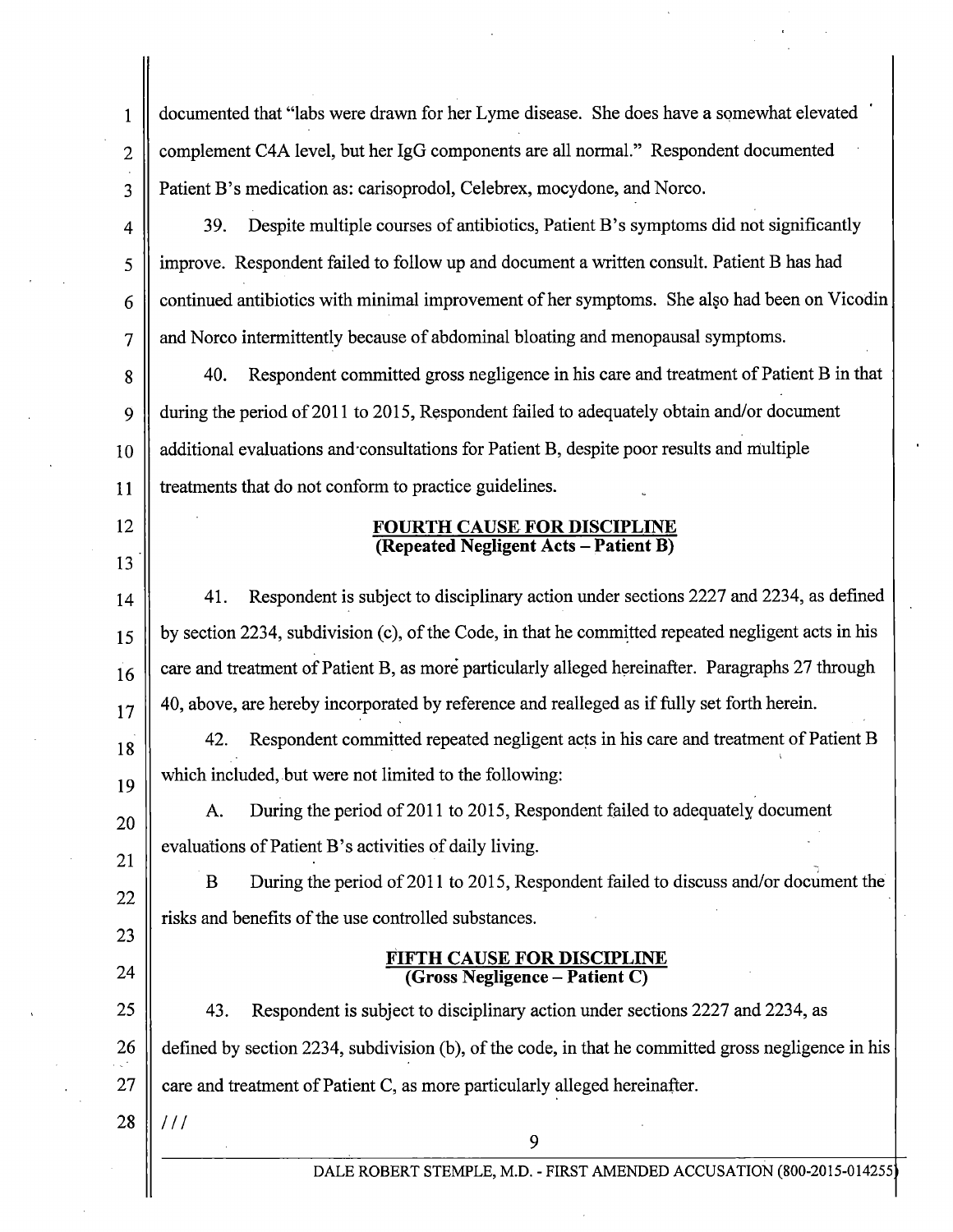1 44. On or about July 25, 2005, Respondent saw Patient C for an office visit. Respondent 2 || saw Patient C after her 10th episode of pancreatitis. She had a history of heart failure, myocardial 3 || infarction, seizures, consumed alcohol and was on fentanyl patches and Norco. She had arthritis  $4 \parallel$  and a history of an osteoid osteoma. She had continuing problems with abdominal pain, migraine 5 || headaches, back pain and stiffness.

 $6 \parallel \cdot 45$ . Patient C had a pain contract signed on July 30, 2007.

7 46. On or about April 2008, Patient C requested to be switched to methadone. She 8 complained that Norco was not effective.

9 || 47. On or about August of 2008, Patient C was hospitalized. Patient C claimed that her 10 fentanyl patches were mailed to the wrong address and burned by the recipient.

-11 48. On or about January and February of2010, Patient C reported that the fentanyl 12 patches were coming off of her skin and needed more. During the course of treatment 13 Respondent recommended medical marijuana for nausea and emesis, and Patient C had 14 Certificates for medical cannabis dated September 20, 2010, and October 11, 2011.

15 49. On or about December 2010, Patient C asked for an early refill of her Xanax and 16 | increase in her Dilaudid. During the course of treatment, Patient C complained that she was not 17 || happy with her pain levels.

18 | 50. On or about May 2012, Patient C's Duragesic was increased to 175 micrograms per 19 hour and her Dilaudid up to 20 milligrams a day.

20 | 51. On or about March, 2012, Respondent also prescribed benzodiazepines in addition to 21 || the opiates because Patient C's husband died and she was distraught. Soma and diazepam was 22 | added on or about November 2012.

23 | S2. Respondent prescribed carisoprodol, hydromorphone, diazepam, fentanyl, duragesic, 24 || Xanax, and Ambien intermittently until November 2013. Patient C was able to stop alcohol use  $25 \parallel$  on May 8, 2013. She also had problems with hydronephrosis and had an extensive urologic 26 || evaluation. Patient C restarted alcohol use and was referred to Behavioral Health, but was never  $27$  | actually seen.

 $28$  |  $111$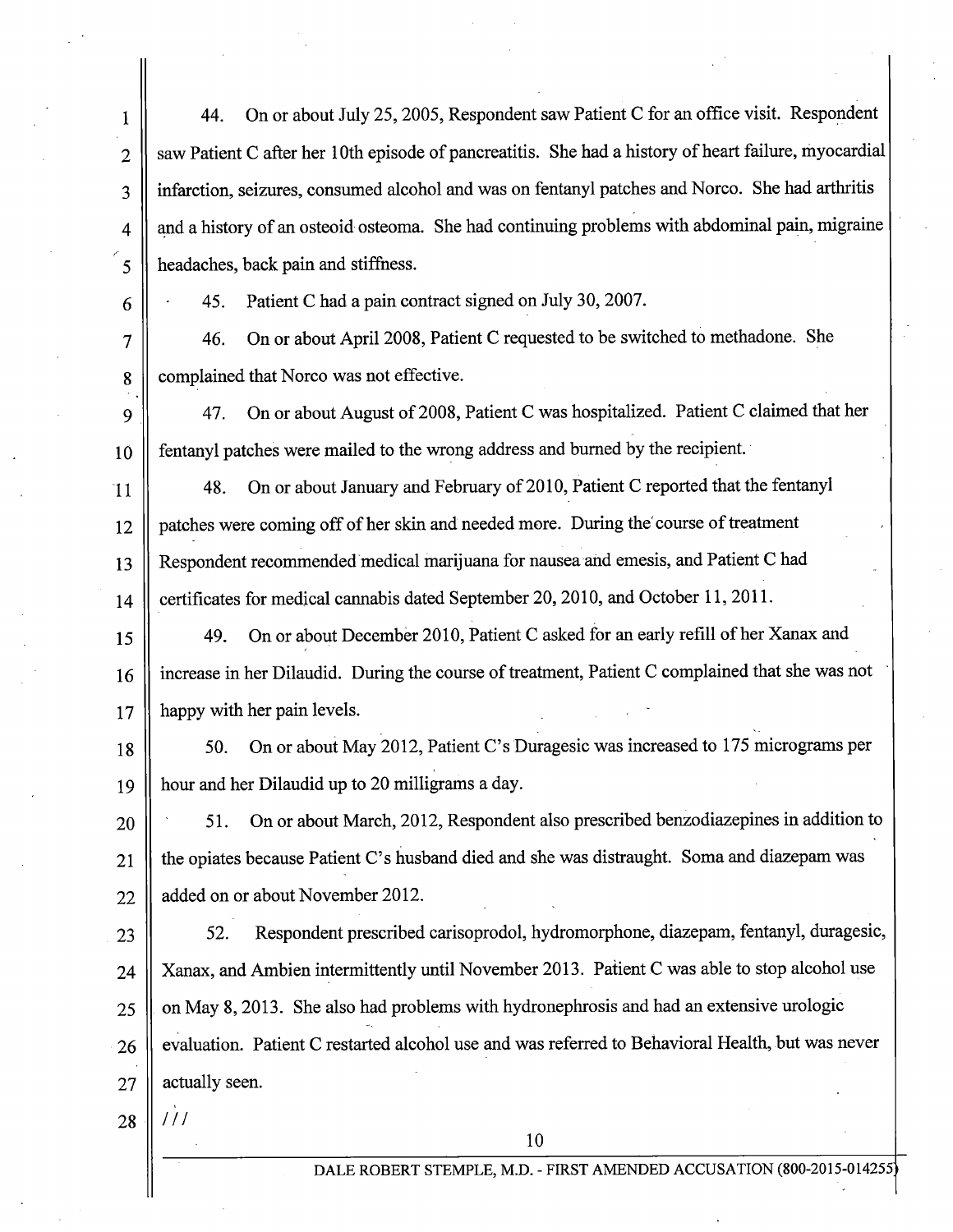1 | 53. During the period of 2011 to 2015, Respondent committed gross negligence in his 2 | care and treatment of Patient C in that Respondent failed to appropriately manage Patient C's  $3 \parallel$  pain.

## **SIXTH CAUSE FOR DISCIPLINE 4 (Repeated Negligent Acts- Patient C)**

 $5 \parallel$  54. Respondent is subject to disciplinary action under sections 2227 and 2234, as defined  $6 \parallel$  by section 2234, subdivision (c), of the Code, in that he committed repeated negligent acts in his 7 | care and treatment of Patient C, as more particularly alleged hereinafter. Paragraphs 43 through 8 || 53, above, are hereby incorporated by reference and realleged as if fully set forth herein.

<sup>9</sup>55. Respondent committed repeated negligent acts in his care and treatment of Patient C 10 **11**  which included, but were not limited to, failing to adequately document indication, magnitude of pain, and effectiveness of therapy of Patient C.

12

13

## **SEVENTH CAUSE FOR DISCIPLINE (Repeated Negligent Acts- Patients D, E, F)**

14 | 56. Respondent is subject to disciplinary action under sections 2227 and 2234, as defined  $\frac{15}{15}$  by section 2234, subdivision (c), of the Code, in that he committed repeated negligent acts in his  $16 \parallel$  care and treatment of Patients D, E, and F, as more particularly alleged hereinafter.

17 | Patient  $D$ 

18 | 57. On or about August 2, 2012, Respondent saw Patient D for an initial evaluation. 19 || Patient D was a 75-year-old male who was seen for diabetes mellitus, renal failure, coronary 20 || artery disease, chronic back pain and degenerative joint disease of both lower extremities. Patient  $21 \parallel D$ 's pain had been treated with MS Contin. Patient D was also allergic to Dilaudid.

22 || 58. Respondent saw Patient D 50 times over the next four years. Patient D was 23 | hospitalized from July 28, 2012 to July 31, 2012 for an inadvertent overdose. Patient D was 24 | treated for management of pain, diabetes and heart disease. He was evaluated by cardiology and 25 || orthopedics.

 $26\parallel$  59. Patient D passed away at his home on or about January 30, 2016. He was found to  $27$  || have a large quantity of unused fentanyl patches in his home at the time of his death. His pain had  $28$  ||  $111$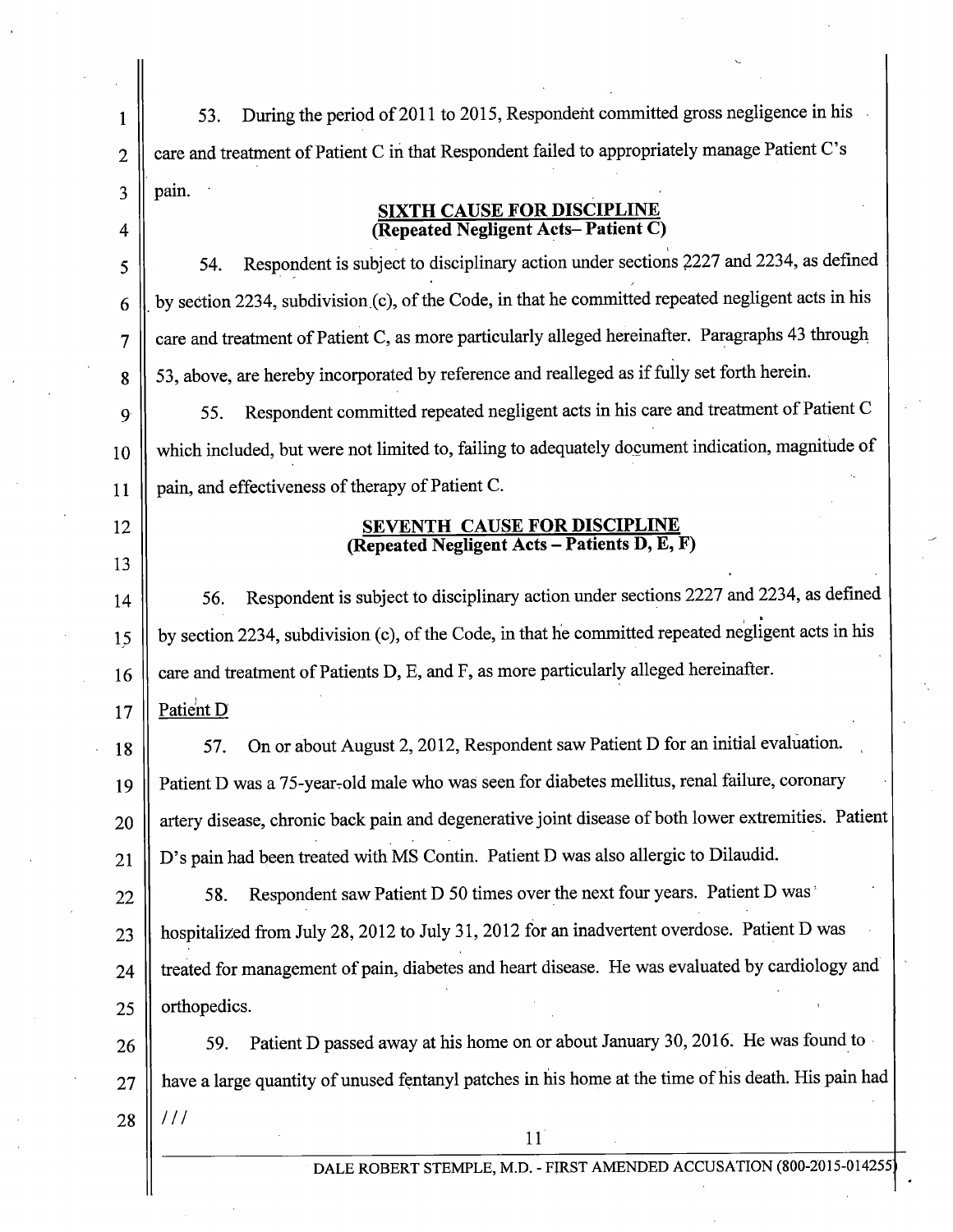1 been managed with Norco (hydrocodone), morphine and topical fentanyl. Respondent failed to  $2 \parallel$  utilize and/or document urine screens and a pain contract.

3 || 60. Respondent committed repeated negligent acts in his care and treatment of Patient D 4 || which included, but were not limited to, failing to administer, monitor and/or document a urine  $5 \parallel$  test and pain contract.

 $6 \parallel$  Patient E

7 || 61. On or about September 16, 2009, Respondent saw Patient E for an office visit. 8 | Patient E was a 45-year-old female who complained of lumbar and cervical spine disease. Her 9 | medication consisted of Baclofen, Morphine, Percocet, Neurontin, extended release Tramadol and  $_{10}$  Tizanidine. Her pain medications were managed with monthly visits and she had a variety of 11 d other medications used over the five years she was managed. She had a TENS unit and an  $12$  | application for a power wheelchair.

13 C2. Patient E reported that her medications were stolen August 12, 2010 and on multiple 14 || occasions tried other people's pain medications. Respondent reprimanded Patient E for non-15 Compliance. She continued to have modifications in her medications, and on or about July 20, 16 | 2011, she was "weaned down" on her MS Contin. She had problems with depression and had  $17 \parallel$  some improvement with Wellbutrin. She had a pelvic fracture on or about November 25, 2012, 18 which significantly increased her pain medications by other caregivers and Respondent made 19 || efforts to taper her narcotics with marginal success.

 $20\parallel$  63. On or about May 30, 2014, Patient E had a urinary drug screen done and was positive  $21$  || for hydromorphone, but negative for lorazepam and carisoprodol. She had the results explained  $22 \parallel$  to her and because she did not comply with her pain contract, she was discharged from the  $23$  | practice.

 $24$   $\parallel$  64. Respondent committed repeated negligent acts in his care and treatment of Patient E 25 | which included, but were not limited to:

26 | A. During the period of 2011 to 2015, Respondent failed to perform and/or document a 27 || history of previous therapy and evaluation of previous substance abuse history.

 $28$  ||  $111$ 

DALE ROBERT STEMPLE, M.D. - FIRST AMENDED ACCUSATION (800-2015-014255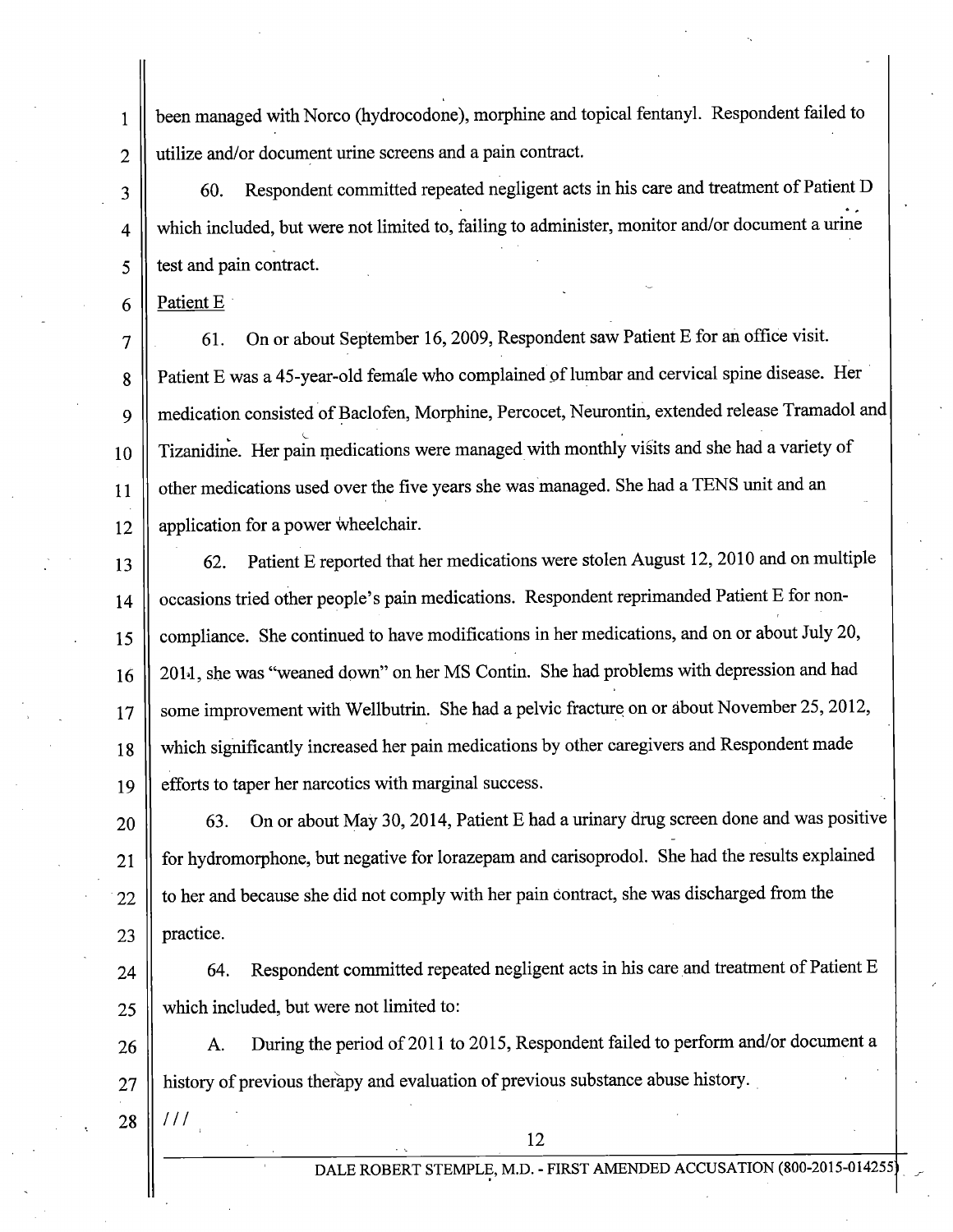Patient F

1

2

3

4

5

6

7

8

'9

10

11

12

13

20

21

65. On or about April 11, 2003, Respondent saw Patient F for an initial visit. There are *}*  no records of office visits until May 22, 2008. The next documented visit was June 9, 2009. She had been complaining of chronic neck pain, managed with Vicodin or Norco until July, 2011.

66. Patient F was hospitalized on July 13, 2011 with gastrointestinal bleeding. She had a right colectomy, but subsequently had septic shock, and ischemic bowel which required total colectomy. She had increasing abdominal pain and required intravenous hydration and total parenteral nutrition three times a week. Prior to her abdominal surgery she was 135 lbs, and during her illness she got down to 79 lbs. She had multiple hospitalizations with infections, abscesses and dehydration. Patient F's pain management included topical fentanyl, Dilaudid, Norco, meloxicam and toradol. She was evaluated weekly and her pain was assessed: She had Gattex, a parenteral drug to improve bowel function, which did not adequately relieve the problems.

14 15 16 67. Patient F had a urine drug screen on April 20, 2016, which showed methamphetamines and hydrocodone, medications that were not prescribed and she was discharged from the practice.

17 18 19 68. During the period of 2011 to 2015, Respondent committed repeated negligent acts in his care and treatment of Patient F which included, but were not limited to, failing to document and/or review previous therapy and history of substance abuse. *(* 

# EIGHTH CAUSE FOR DISCIPLINE (Failure to Maintain Adequate and Accurate Medical Records).

22  $\sim$  23 24 25 26 69. Respondent is further subject to discipline under sections 2227 and 2334, as defined by section 2266, of the Code, in that during the period of 2011 to 2015, he failed to maintain adequate and accurate medical records in the care and treatment of Patient A, B, C, D, E, and F, as more particularly alleged hereinafter: Paragraphs 7 through 68, above, are hereby incorporated by reference and realleged as if fully set forth herein.

- 27 *Ill*
- 28 *Ill*

DALE ROBERT STEMPLE, M.D.- FIRST AMENDED ACCUSATION (800-2015-014255